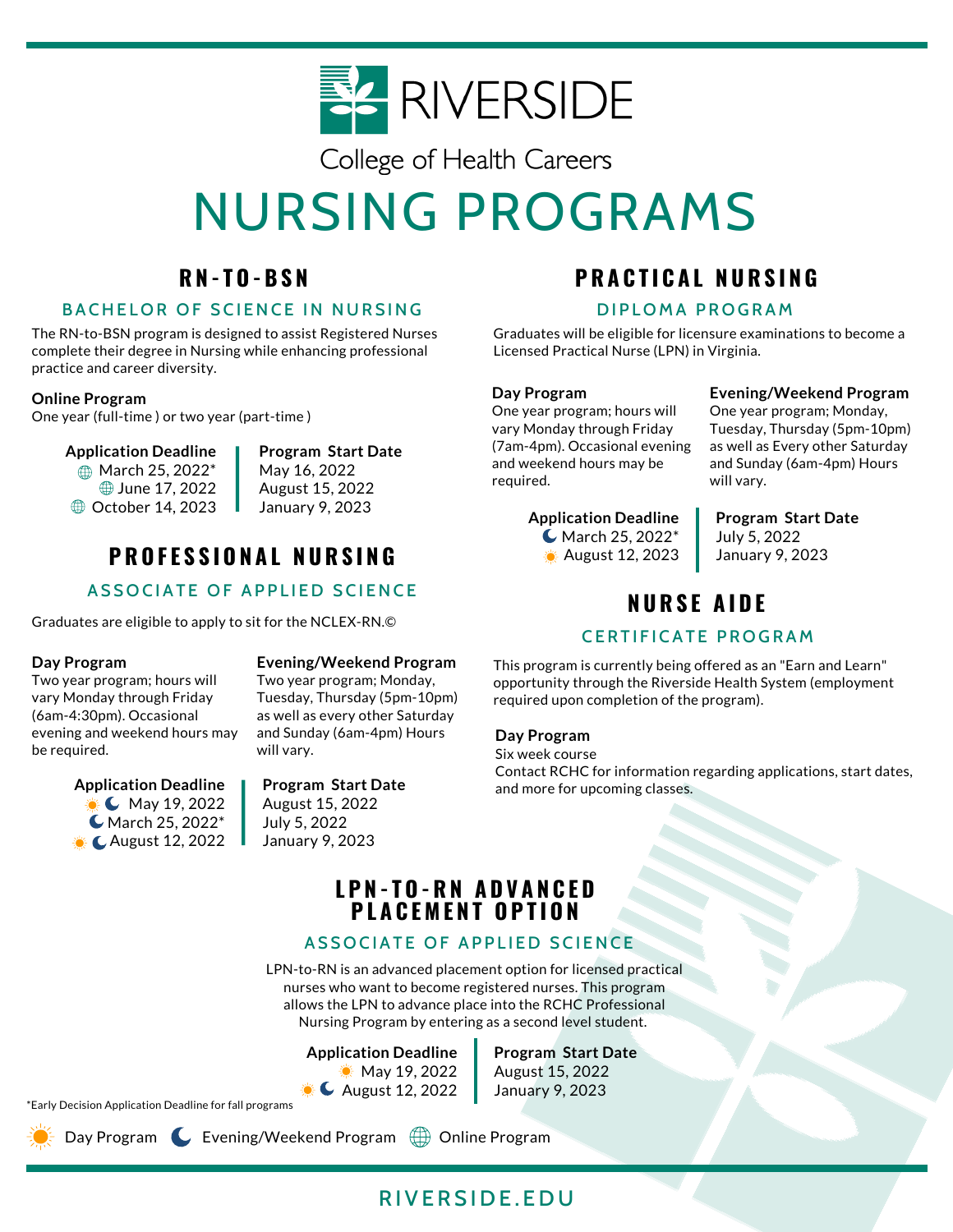

College of Health Careers

# ALLIED HEALTH PROGRAMS

# **R A D I O L O G I C T E C H N O L O G Y**

## ASSOCIATE OF APPLIED SCIENCE

Graduates meet all eligibility requirements to apply for applicable licensure and examination from the Commonwealth of Virginia as well as the ARRT National Certification Examination in order to gain employment in the field of Radiology or Medical Imaging.

### **Day Program**

Two year program; hours will vary Monday through Friday (7:30am-5pm). Occasional evening and weekend hours may be required.

> **Application Deadline May 19, 2022**

**Program Start Date** August 15, 2022

# **S U R G I C A L T E C H N O L O G Y**

# ASSOCIATE OF APPLIED SCIENCE

Graduates are eligible to take the National Board of Surgical Technology and Surgical Assisting Certified Surgical Technologist Exam; to become a certified Surgical Technologist

### **Day Program**

Two year program; hours will vary Monday through Friday (7:30am-5pm). Occasional evening and weekend hours may be required.

> **Application Deadline May 19, 2022**

**Program Start Date** August 15, 2022

Application for admission, official academic transcripts, and ATI TEAS scores (program specific requirement) must be submitted no later than assigned application deadline. Further admissions or program specific questions? Contact Student services at **757-240-2200** or visit **riverside.edu**

Program length is calculated using academic year.

Riverside College of Health careers does not discriminate on the basis of sex in its application process, educational programs, or student activities. The Title IX Coordinator is responsible for ensuring that the college refrains from unlawful gender-based discrimination. To file a complaint of discrimination or harassment, please contact either the Title IX Coordinator at titleixcoordinator@rivhs.com or at 757-240-2202 or the Office of Civil Rights at

http://www.ed.gov/about/offices/list/ocr/docs/howto.html or at 1-800-421-3481.

**Riverside College of Health Careers** Certified by the State Council of Higher Education for Virginia (SCHEV) Accredited by the Accrediting Bureau of Health Education Schools (ABHES)

# **P H Y S I C A L T H E R A P I S T A S S I S T A N T**

## ASSOCIATE OF APPLIED SCIENCE

Graduates of the program are eligible to take a national examination from the Federation of State Boards of Physical Therapy (FSBPT) to become a licensed Physical Therapist Assistant.

#### **Day Program**

Two year program; hours will vary Monday through Friday (7:30am-5pm). Occasional evening and weekend hours may be required.

### **Application Deadline**

**May 19, 2022** 

**Program Start Date** August 15, 2022

# **C A R D I O V A S U L A R T E C H N O L O G Y**

### CERTIFICATE PROGRAM

Students are required to challenge the Sonography Principles and Instrumentation (SPI) exam and the Adult Echocardiography (AE) exam with the American Registry of Diagnostic Medical Sonography (ARDMS) prior to graduation. Graduates will exit the program as a Registered Diagnostic Sonographer.

### **Day Program**

One year program; hours will vary Monday through Friday (7:30am-5pm). Occasional evening and weekend hours may be required.

**Application Deadline March 25, 2022** 

**Program Start Date** May 16, 2022



Day Program C Evening/Weekend Program **E** Online Program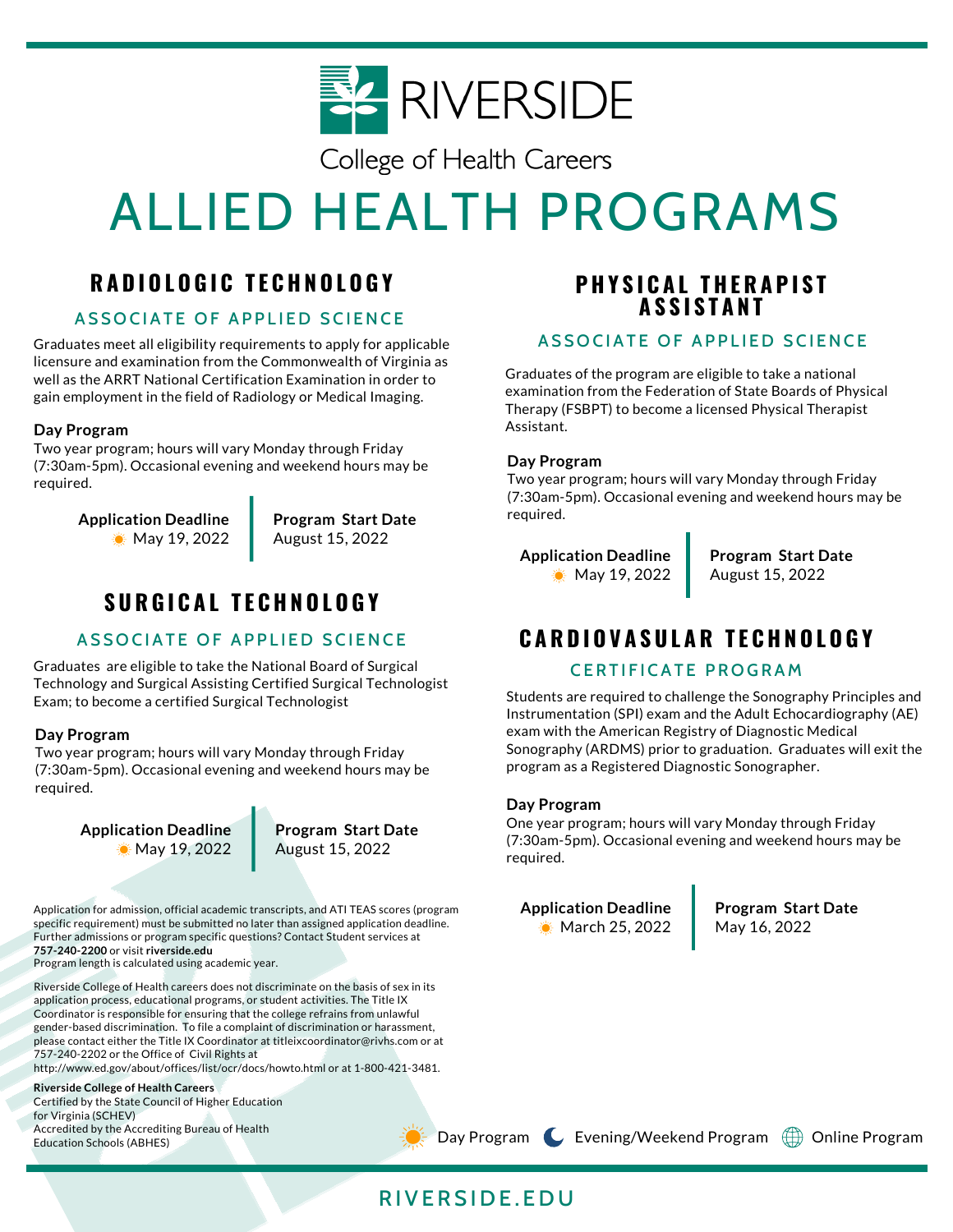

College of Health Careers

# ALLIED HEALTH PROGRAMS

# **R A D I O L O G I C T E C H N O L O G Y**

## ASSOCIATE OF APPLIED SCIENCE

Graduates meet all eligibility requirements to apply for applicable licensure and examination from the Commonwealth of Virginia as well as the ARRT National Certification Examination in order to gain employment in the field of Radiology or Medical Imaging.

#### **Day Program**

Two year program; hours will vary Monday through Friday (7:30am-5pm). Occasional evening and weekend hours may be required.

> **Application Deadline May 19, 2022**

**Program Start Date** August 15, 2022

# **S U R G I C A L T E C H N O L O G Y**

# ASSOCIATE OF APPLIED SCIENCE

A Surgical Technologist is an operating room specialist who performs specific duties for pre-, intra-, and postoperative case management. Graduates are eligible to take the National Board of Surgical Technology and Surgical Assisting Certified Surgical Technologist Exam.

### **Day Program**

Two year program; hours will vary Monday through Friday (7:30am-5pm). Occasional evening and weekend hours may be required.

> **Application Deadline May 19, 2022**

**Program Start Date** August 15, 2022

Application for admission, official academic transcripts, and ATI TEAS scores (program specific requirement) must be submitted no later than assigned application deadline. Further admissions or program specific questions? Contact Student services at **757-240-2200** or visit **riverside.edu**

Program length is calculated using academic year.

Riverside College of Health careers does not discriminate on the basis of sex in its application process, educational programs, or student activities. The Title IX Coordinator is responsible for ensuring that the college refrains from unlawful gender-based discrimination. To file a complaint of discrimination or harassment, please contact either the Title IX Coordinator at titleixcoordinator@rivhs.com or at 757-240-2202 or the Office of Civil Rights at

http://www.ed.gov/about/offices/list/ocr/docs/howto.html or at 1-800-421-3481.

**Riverside College of Health Careers** Certified by the State Council of Higher Education for Virginia (SCHEV) Accredited by the Accrediting Bureau of Health Education Schools (ABHES)

# **P H Y S I C A L T H E R A P I S T A S S I S T A N T**

## ASSOCIATE OF APPLIED SCIENCE

A Physical Therapist Assistant (PTA) is an essential partner in the treatment of patients with movement impairments related to injury or illness as well as preventative wellness programs. Graduates of the program are eligible to take a national examination from the Federation of State Boards of Physical Therapy (FSBPT) to become a licensed Physical Therapist Assistant.

### **Day Program**

Two year program; hours will vary Monday through Friday (7:30am-5pm). Occasional evening and weekend hours may be required.

**Application Deadline May 19, 2022** 

**Program Start Date** August 15, 2022

# **C A R D I O V A S U L A R T E C H N O L O G Y**

# **CERTIFICATE PROGRAM**

Cardiovascular Technology (CVT) consists of multiple specialties within the profession; invasive cardiovascular technology, adult echocardiography, pediatric echocardiography, non-invasive vascular technology and cardiac electrophysiology. Students are required to challenge the Sonography Principles and Instrumentation (SPI) exam and the Adult Echocardiography (AE) exam with the American Registry of Diagnostic Medical Sonography (ARDMS) prior to graduation. Graduates will exit the program as a Registered Diagnostic Sonographer.

### **Day Program**

One year program; hours will vary Monday through Friday (7:30am-5pm). Occasional evening and weekend hours may be required.

Day Program C Evening/Weekend Program **E** Online Program

**Application Deadline March 25, 2022** 

**Program Start Date** May 16, 2022

R I V E R S I D E . E D U